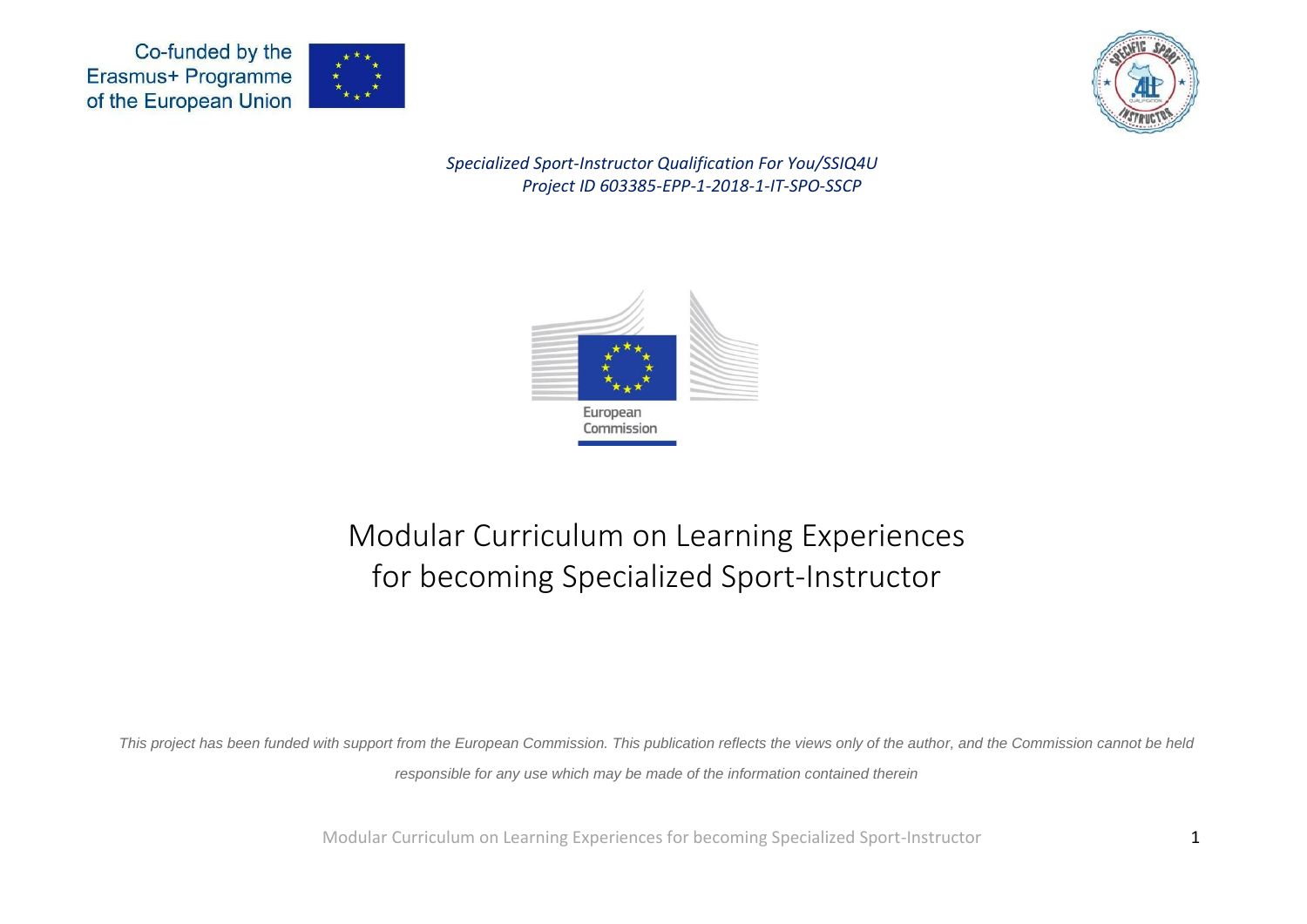



# Goal and objectives of the learning experiences 1

#### **Overall goal** of the learning event:

The participants of the learning experience event have gained a comprehensive range of cognitive and practical skills required to develop and carry out sport activities for persons with a disability. (Skills: EQF Level 5)

#### **Specific objectives** of the learning event:

- 1. The participants of the training have gained factual and theoretical knowledge and clear understanding about the specific characteristics of various types of disabilities. (Knowledge: EQF level4)
- 2. The participants of the training have gained factual, comprehensive and theoretical knowledge and a clear understanding of the concept of a holistic approach and its various dimensions in sport activities for persons with a disability (Knowledge: level5)
- 3. The participants of the training have become aware of the boundaries of this holistic approach in sport activities for persons with a disability (Knowledge: EQF level 5)
- 4. The participants of the training have become aware of the ethical dilemmas and impact on the behavior of the sport instructor while working with persons with a disability (Knowledge: EQF level4)
- 5. The participants of the training are able to empower the persons with a disability to change their lifestyle by supervision and review and develop the performance of others (Responsibility and autonomy: EQF Level5)
- 6. The participants of the training are able to provide personal (tailor-made) interventions in sports activities and to provide feedback on performance to persons with a disability (Responsibility and autonomy: EQF Level5)
- 7. The participants of the training are able to monitor, to communicate and to provide adequate feedback on performance to persons with a disability in various circumstances. (Responsibility and autonomy: EQF Level5)

 $\overline{1}$  Note: The objectives of the training are related to the European Qualification Framework (EQF)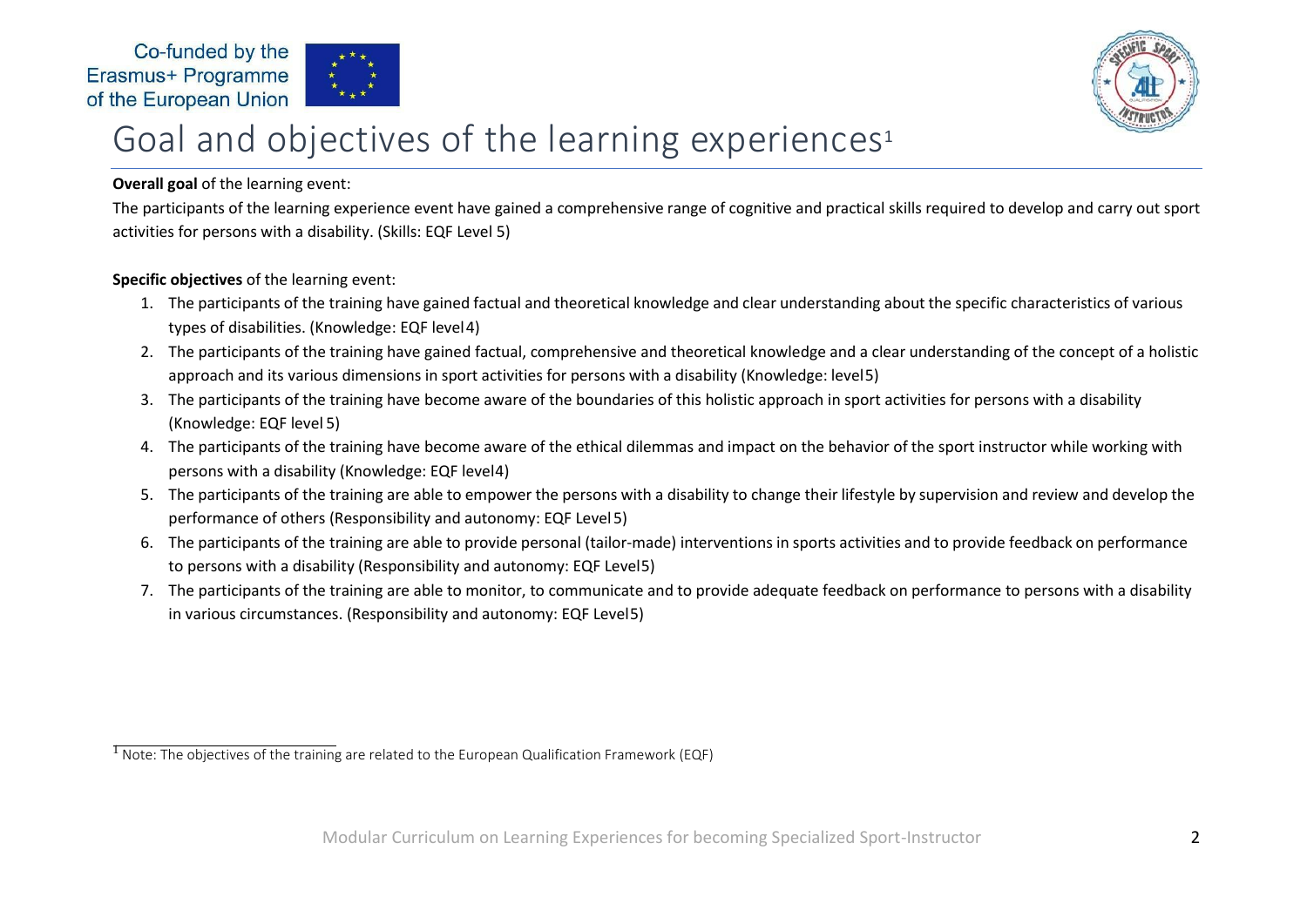



|              | Module 1    | Introduction                                                                                                                                                                                                                                                                                                                                                                                                                                                 |                                                                                                                                                                                   | 01               |
|--------------|-------------|--------------------------------------------------------------------------------------------------------------------------------------------------------------------------------------------------------------------------------------------------------------------------------------------------------------------------------------------------------------------------------------------------------------------------------------------------------------|-----------------------------------------------------------------------------------------------------------------------------------------------------------------------------------|------------------|
|              | <b>Time</b> | What                                                                                                                                                                                                                                                                                                                                                                                                                                                         | <b>Objectives</b>                                                                                                                                                                 | <b>Materials</b> |
| $\mathbf{1}$ | 10 minutes  | Short introduction of the aim of the project and the objectives of the learning<br>experiences.<br>by Maurizio Chiappa (ODC)                                                                                                                                                                                                                                                                                                                                 | Participants are aware of the content of the<br>learning experience program<br>Participants are aware of the professional<br>back ground and experiences of other<br>participants | PPT: No 1        |
| 2            | 20 minutes  | Ice Breaker: creative way of knowing each other in a better way.<br>This is a simple, short exercise that quickly engages participants in a group<br>activity. The purpose of the exercise is to line up according to certain criteria:<br>length<br>2.<br>age<br>3.<br>shoe size<br>birthday<br>4.<br>initial letter of the name<br>5.<br>These exercises speak for themselves. Don't chat for long. Do and laugh.<br>(by Gustavo Martín Villarejo (INTRAS) | Participants feel comfortable to rise up<br>questions and to express themselves                                                                                                   |                  |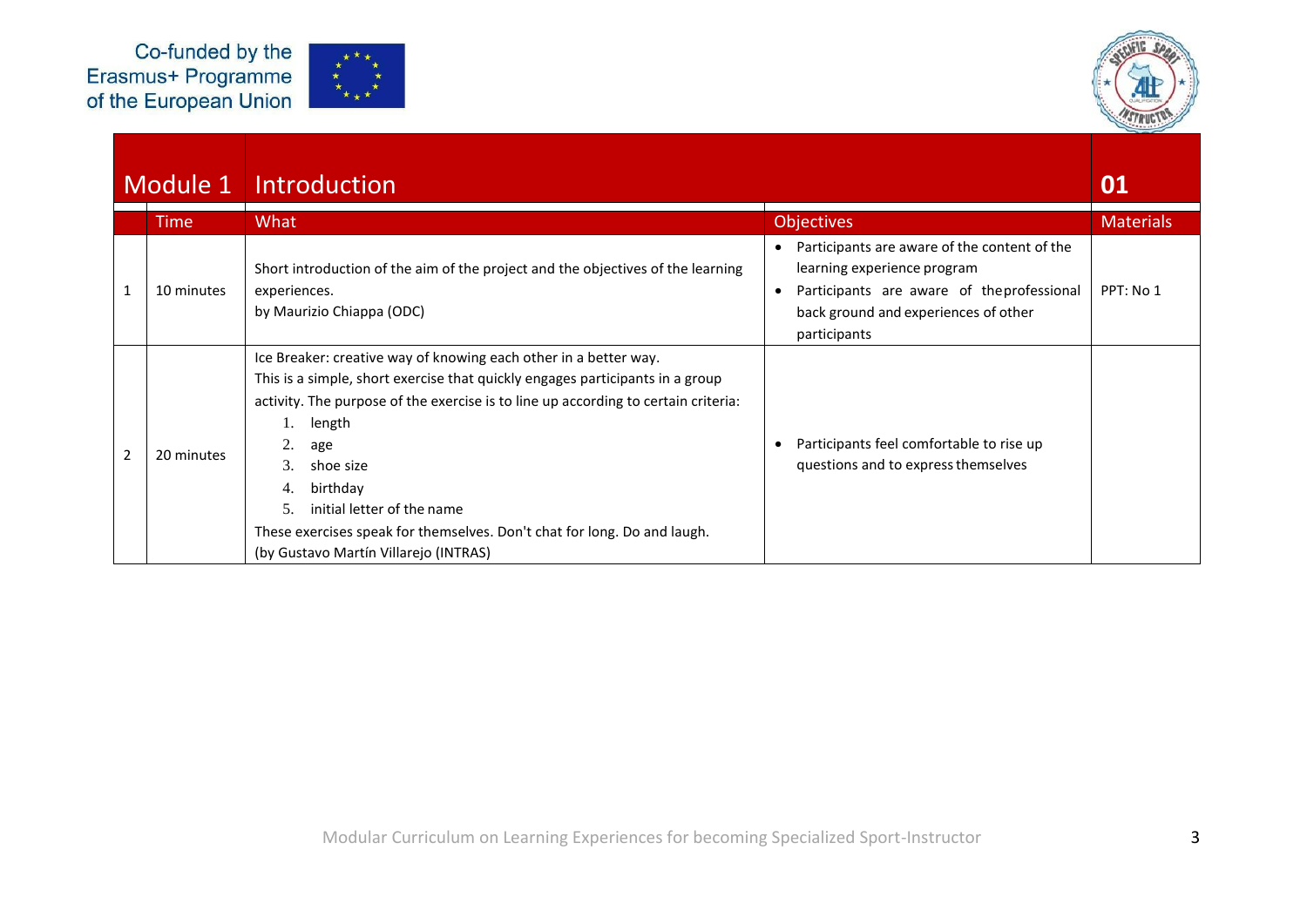



|                | Module 2   | Being disabled & Communication                                                                                                         |                                                                                                                                                                                  | 02                       |
|----------------|------------|----------------------------------------------------------------------------------------------------------------------------------------|----------------------------------------------------------------------------------------------------------------------------------------------------------------------------------|--------------------------|
|                | Time       | What                                                                                                                                   | Objectives                                                                                                                                                                       | <b>Materials</b>         |
| 1              | 10 minutes | Short introduction about disability and communication.<br>By Guus van Beek) (All About Quality Consultancy)                            | Participants gain actual and theoretical<br>knowledge and clear understanding about<br>communicating with persons with a disability.                                             | Movie: No 1<br>PPT: No 2 |
| $\overline{2}$ | 15 minutes | Information about characteristics and communication with persons with an<br>Intellectual disability.<br>By Agne Laansalu (Astangu)     | Participants gain factual and theoretical<br>$\bullet$<br>knowledge and clear understanding about the<br>specific characteristics of persons with an<br>Intellectual disability. | PPT: No 3<br>Movie No 2  |
| 3              | 15 minutes | Information about characteristics and communication with persons with a<br>Physical disability.<br>By Rasa Noreikytė (VRC)             | Participants gain factual and theoretical<br>knowledge and clear understanding about the<br>specific characteristics of persons with a<br>Physical disability.                   | PPT: No 4                |
| 4              | 15 minutes | Information about characteristics and communication with persons with Mental<br>Health issues.<br>By Gustavo Martín Villarejo (INTRAS) | Participants gain factual and theoretical<br>knowledge and clear understanding about the<br>specific characteristics of persons with<br>Mental Health issues.                    | PPT: No 5                |
| 5              | 15 minutes | Information about characteristics and communication with Young People with<br>disability.<br>By Michele Geccherle (ODC)                | Participants gain factual and theoretical<br>knowledge and clear understanding about the<br>specific characteristics of young persons with<br>a disability.                      | PPT: No 6                |
| 6              | 15 minutes | Questions and discussion.<br>By Guus van Beek) (All About Quality Consultancy)                                                         |                                                                                                                                                                                  |                          |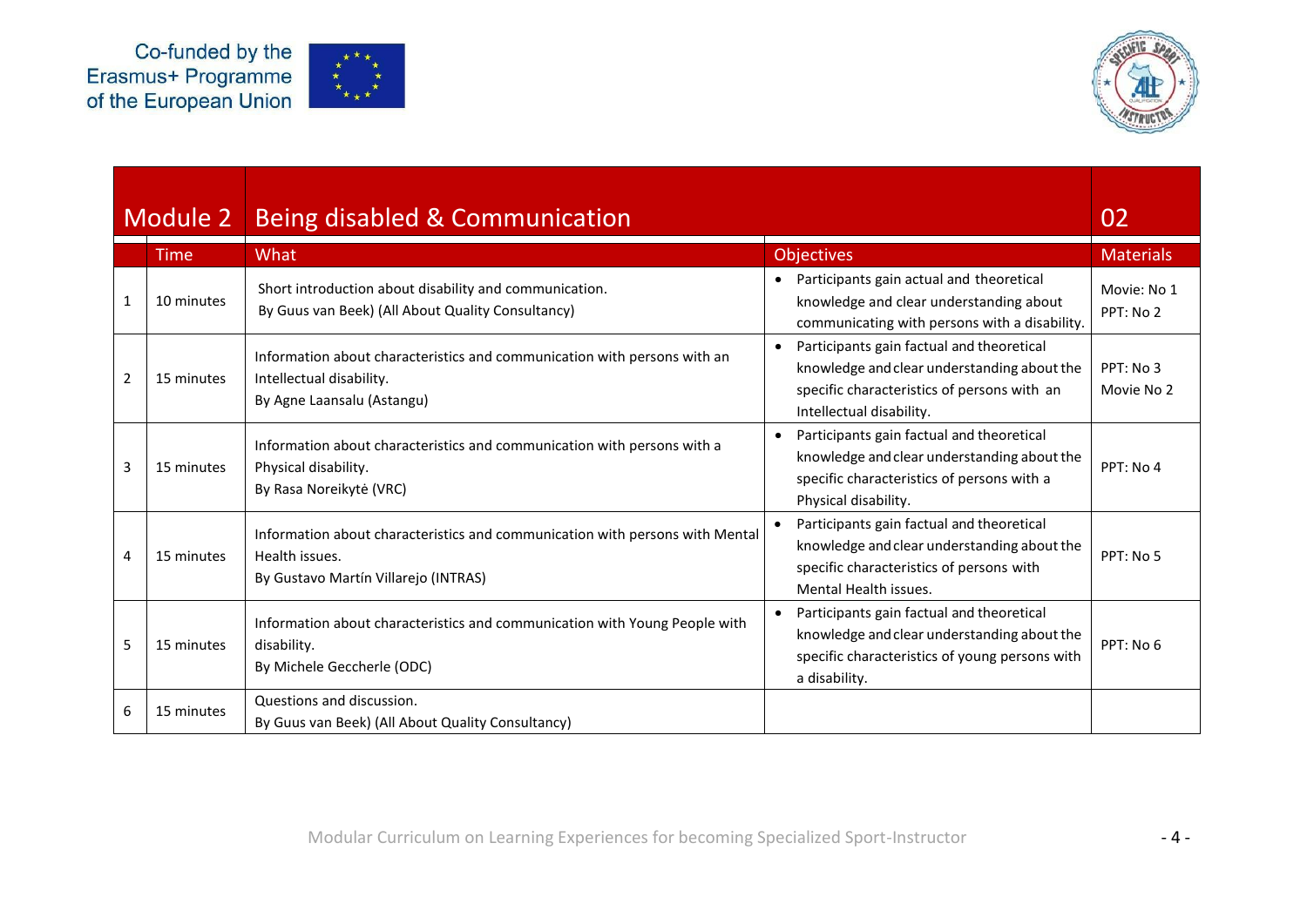



## Module 3 Ethical dilemmas 03

|   | Time       | What                                                                                                                           | <b>Objectives</b>                                                                                                                     | <b>Materials</b>         |
|---|------------|--------------------------------------------------------------------------------------------------------------------------------|---------------------------------------------------------------------------------------------------------------------------------------|--------------------------|
|   | 15 Minutes | Introduction on the topic Ethical dilemmas.<br>By Guus van Beek (All About Quality Consultancy)                                | Participants are aware of the ethical<br>dilemmas and impact on the behaviour of the<br>specialised sport instructor.                 | Movie: No 3<br>PPT: No 7 |
|   |            | Description of case "Ethical dilemma working with person with Intellectual<br>disability".<br>By Agne Laansalu (Astangu)       | Participants are aware of the Ethical dilemma<br>$\bullet$<br>working with person with Intellectual<br>disability.                    | Case: No 1               |
|   |            | Description of case "Ethical dilemma working with person with mental health<br>issue".<br>By Gustavo Martín Villarejo (INTRAS) | Participants are aware of the Ethical dilemma<br>working with person with mental health issue.                                        | Case: No 2               |
|   |            | Description of case "Ethical dilemma working with person with Physical<br>disability".<br>By Rasa Noreikytė (VRC)              | Participants are aware of the Ethical dilemma<br>working with person with Physical disability.                                        | Case: No 3               |
|   |            | Description of case "Ethical dilemma working with young person with a<br>disability".<br>By Michele Geccherle (ODC)            | Participants are aware of the Ethical dilemma<br>$\bullet$<br>working with young person with a disability.                            | Case: No 4               |
| 2 | 20 minutes | Discussion in four groups of 5 persons about one of the cases.<br>By Guus van Beek (All About Quality Consultancy)             | Participants discuss the description one of the<br>cases, identify the ethical dilemma and explore<br>how to respond to this dilemma. |                          |
|   | 20 minutes | Feedback of the (four) groups.<br>By Guus van Beek (All About Quality Consultancy)                                             | Participants report on how they would respond<br>on the identified ethical dilemma.                                                   |                          |
| 4 | 10 minutes | Summary and conclusions.<br>By Guus van Beek (All About Quality Consultancy)                                                   |                                                                                                                                       |                          |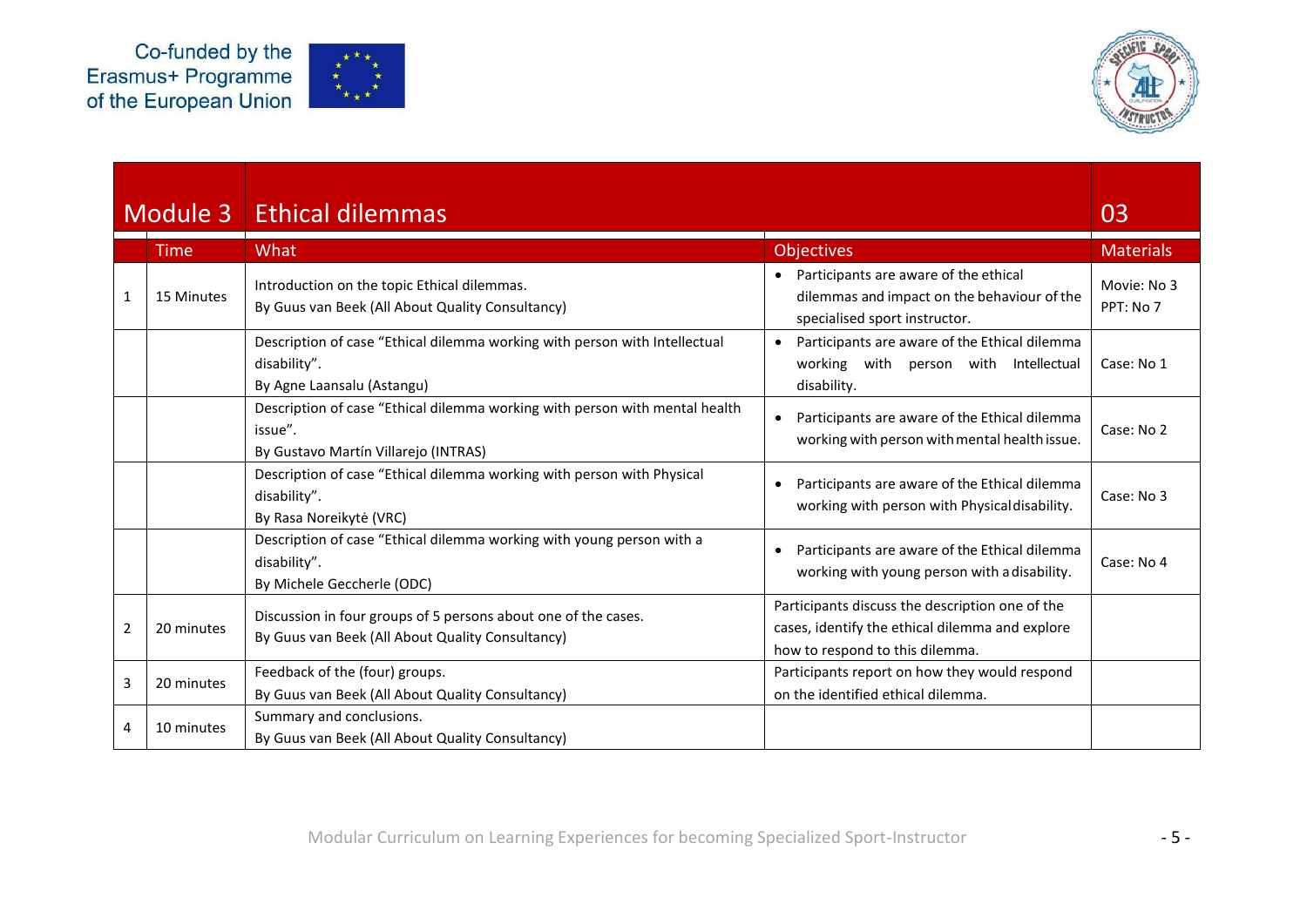



## Case Descriptions Ethical dilemmas

#### Case 1: "Personal hygiene issues"

In our organisation there is a physical free time activity taking place once a week, where our clients participate. Client use one of our dressing rooms to change their clothes before and after the activity. Several times after the free time activity the staff informed us of the very unpleasant smell in the male changing room. We found out that the person causing the unpleasant smell was one of the clients from the free time activity group.

#### Questions for discussing case 1:

- 1. What would be the ethical dilemma in this case?
- 2. What do you think are the obstacles for the clients to take care of theirhygiene?
- 3. How would you communicate to clients that they need to pay more attention to personalhygiene?
- 4. How to let clients know that they need to wash themselves moreoften?

#### Case 2: "Make decisions for them"

We have a patient who is recommended to start practicing sports. We register the football team, because that's where most people go. He told us that he liked sports, so we made the decision to enroll him in the team. It starts with a follow-up to observe its progress. The first day facilitates your integration in the group: we do accompaniment to the facilities through a professional, you are presented to the rest of the group, a positive space is created so that you will enjoy the first contact, meet your partner. The result is good, it comes at the agreed time, it is seen as participatory and integrated. In the second session he comes alone, he arrives a few minutes late. We think that the patient may have become disoriented.

From the third day on, the excuses begin for not coming on time, he arrives late, leaves early, or cannot go for family reasons, medical appointments, he is ill. When we observe their behaviors and their lack of commitment, we try to force this person to constantly go to training. They look for different ways to go every day, a worker goes to look for him at home and accompanies him to the place. Finally, after two months he says he does not come back.

A new approach is proposed, personalized assistance in sports. This requires that the assistant must necessarily know their initial demands, know their life history, see their needs ... The user tells us that he likes sports, but the more we know him, we observe that situations where there are many people cause him stress. However, when he carries out activities individually, he arrives on time and never fails consecutively.

As a conclusion to this case, we observe that if we make decisions for them, the result may not be what we expect. For this, the ideal is to know their desires, their motivations, and their interests in all areas and work them in a personalizedway.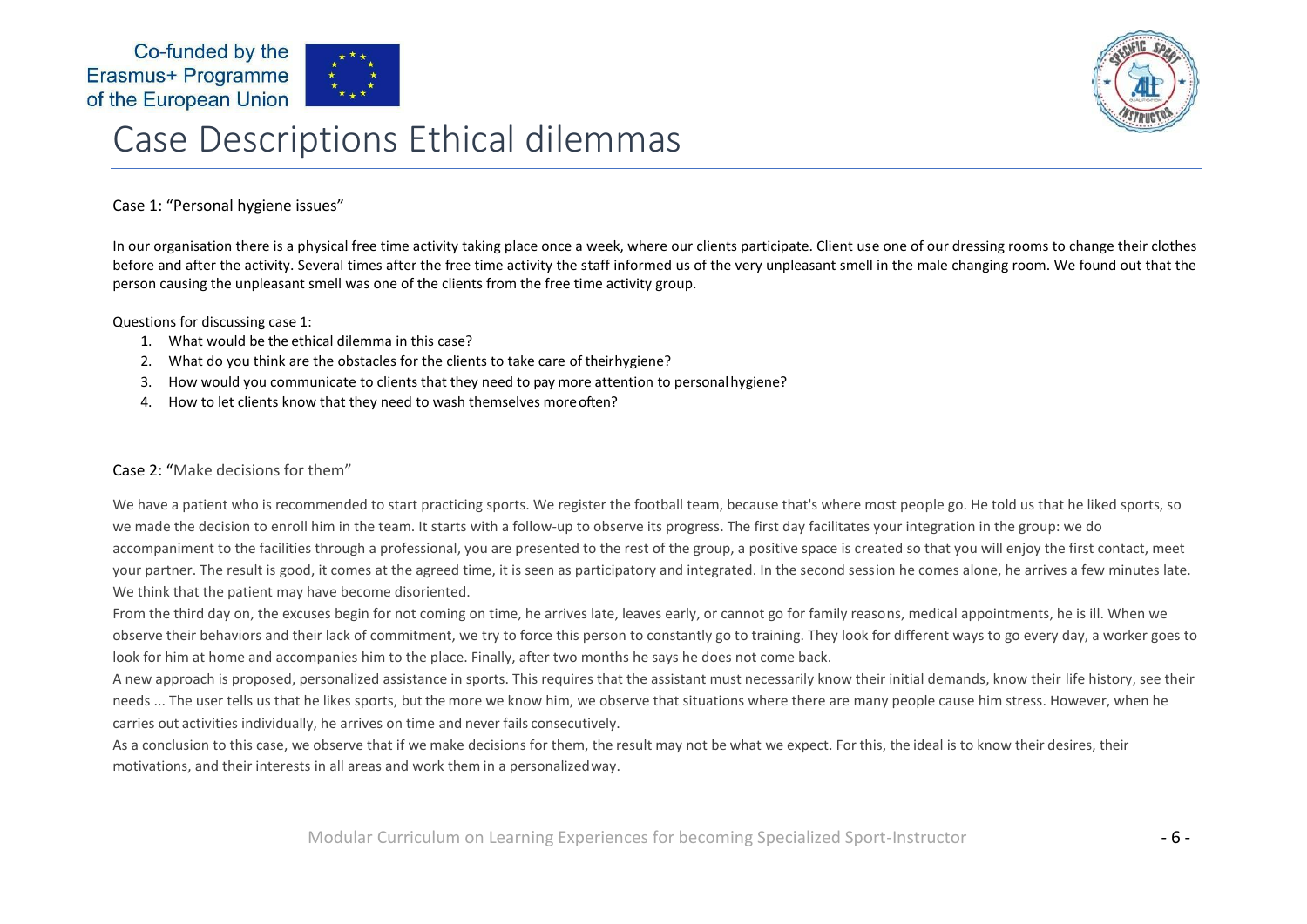





#### Case 3: "touch based practices / body contact"

Touch, while ubiquitous and ever present in the practice of physiotherapists/sport instructors, is conspicuously absent from research, but it is a very important and sensitive topic. Through non-touch, touch, and movements, physiotherapists/sport instructors invite their service users to participate in the process of creating and performing therapy. Touch in physiotherapy and sports depends on the professionals' embodied skills; those they cultivate in order to respectfully listen to their service users and guide them to explore their own bodily capacity, limits and possibilities. It is important to discuss the risk of transgressing bodily boundaries. There are numerous reflections on the risk of humiliation and violation due to the necessity for service users to uncover parts of their body for the physiotherapy examination and treatment. The main strategy is to explain what and why is done: the need for examination and examination positions; the professional rationale for closeness to the skin, muscles, and joints to optimizing the therapy; offering the explanation to findings; and ensuring the service users' understanding ofthis.

*The service user, 47-year, man, who suffer brain injury couldn't perform the stretching of paralyzed leg independently. The help of sport instructor was needed. During the exercise he was asking to put professional's hand in the groin area motivating that it is important to do to understand the tension. The sport instructor explains about the muscles structure and that no need to touch the groin area to do exercise. The advice from the sport instructor: "I inform all the time about what I am doing and why. We both need to know what is happening and why, especially since the service users is partly undressed.*

#### Case 4: "Relation with the trainer as a teacher no as a playmate" ,(relational and physical sexuality)

Sexuality must be taught and learned through socialization and the relationships that can be made by doing sport. the physical sexuality taught with the knowledge of the body and that of the body of others. Sexual identity respect (case) or education. Key question for discussion: "How to cope, role and limit of instructor".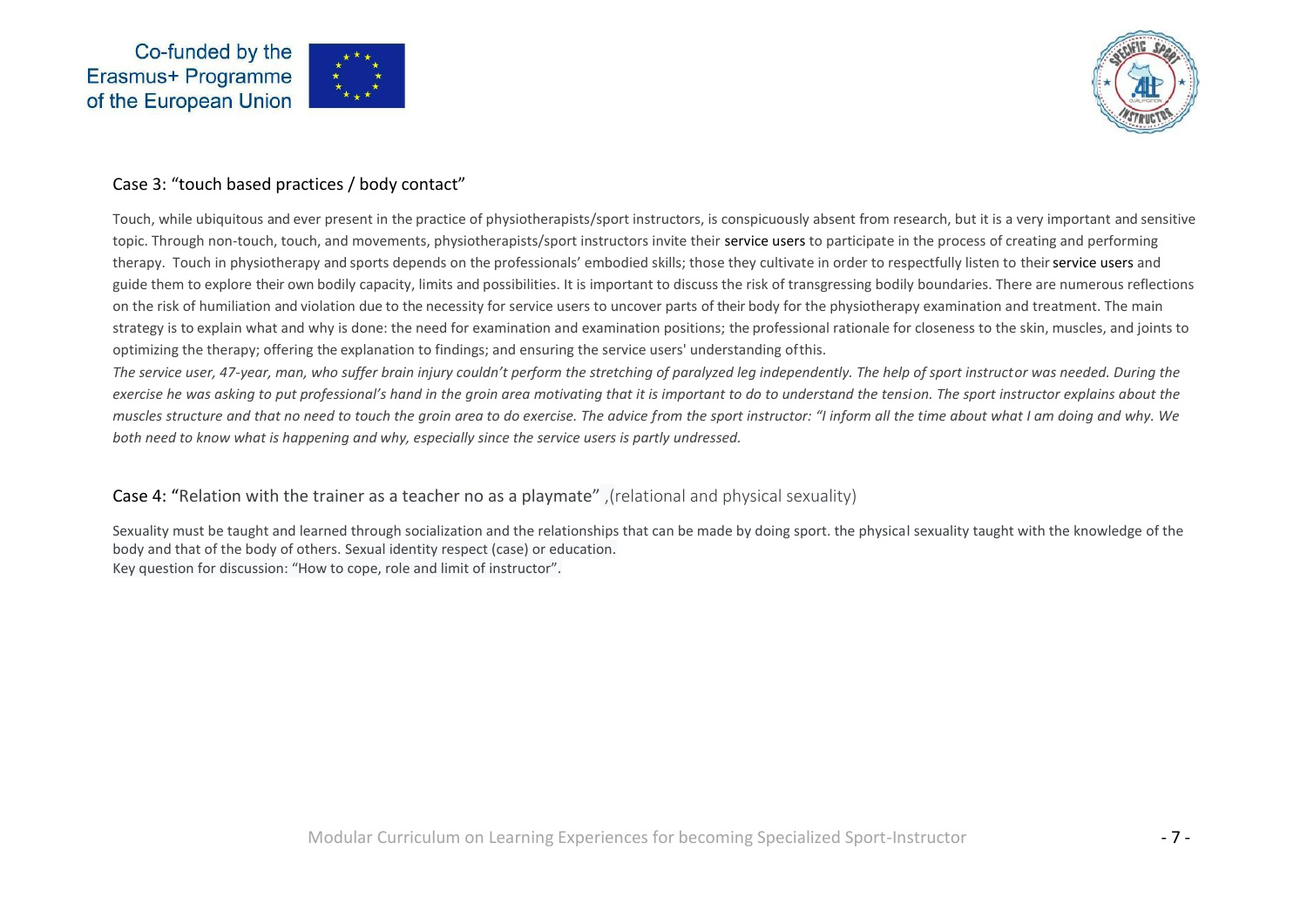



|   | Module 4    | Practical learning experiences (Individual activities)                                                                                                                                                                                                                                                                                                                                                                                                                                                                              |                                                                                                                                                                                                                                                                     | 04               |
|---|-------------|-------------------------------------------------------------------------------------------------------------------------------------------------------------------------------------------------------------------------------------------------------------------------------------------------------------------------------------------------------------------------------------------------------------------------------------------------------------------------------------------------------------------------------------|---------------------------------------------------------------------------------------------------------------------------------------------------------------------------------------------------------------------------------------------------------------------|------------------|
|   | <b>Time</b> | What                                                                                                                                                                                                                                                                                                                                                                                                                                                                                                                                | <b>Objectives</b>                                                                                                                                                                                                                                                   | <b>Materials</b> |
| 1 | 5 minutes   | Introduction:<br>The following individual activities are offered in a Circuit to a group of 5 people.<br>The four activities will be offered continuously to small groups of 5 persons per<br>group in timeslots of 30 minutes by deploying the methodology of<br>differentiation.<br>The format of the individual activities is:<br>5 minutes short and brief introduction<br>15 minutes individual exercises<br>10 minutes feedback including points of attention while offering these<br>activities to persons with a disability | • Participants are able to prepare and to provide<br>individual interventions in sports activities to<br>persons with a disability.<br>• Participants are able to give adequate<br>feedback on performance to persons with a<br>disability.                         |                  |
|   | 30 minutes  | "Thinks as them" by Gustavo Martín Villarejo (INTRAS)                                                                                                                                                                                                                                                                                                                                                                                                                                                                               | • Participants are able to prepare and to provide<br>individual interventions in sports activities to<br>persons with mental health problems.<br>• Participants are able to give adequate<br>feedback on performance to persons with a<br>mental disability.        | Activity 1       |
|   | 30 minutes  | "Circuit training" by Agne Laansalu (Astangu)                                                                                                                                                                                                                                                                                                                                                                                                                                                                                       | • Participants are able to prepare and to provide<br>individual interventions in sports activities to<br>persons with intellectual disability.<br>• Participants are able to give adequate<br>feedback on performance to persons with a<br>intellectual disability. | Activity 2       |
|   | 30 minutes  | "Cardio-fitness" by Jurgita Veliulyte (VRC)                                                                                                                                                                                                                                                                                                                                                                                                                                                                                         | • Participants are able to prepare and to provide<br>individual interventions in sports activities to<br>persons with a physical disability.<br>• Participants are able to give adequate<br>feedback on performance to persons with a<br>physical disability.       | Activity 3       |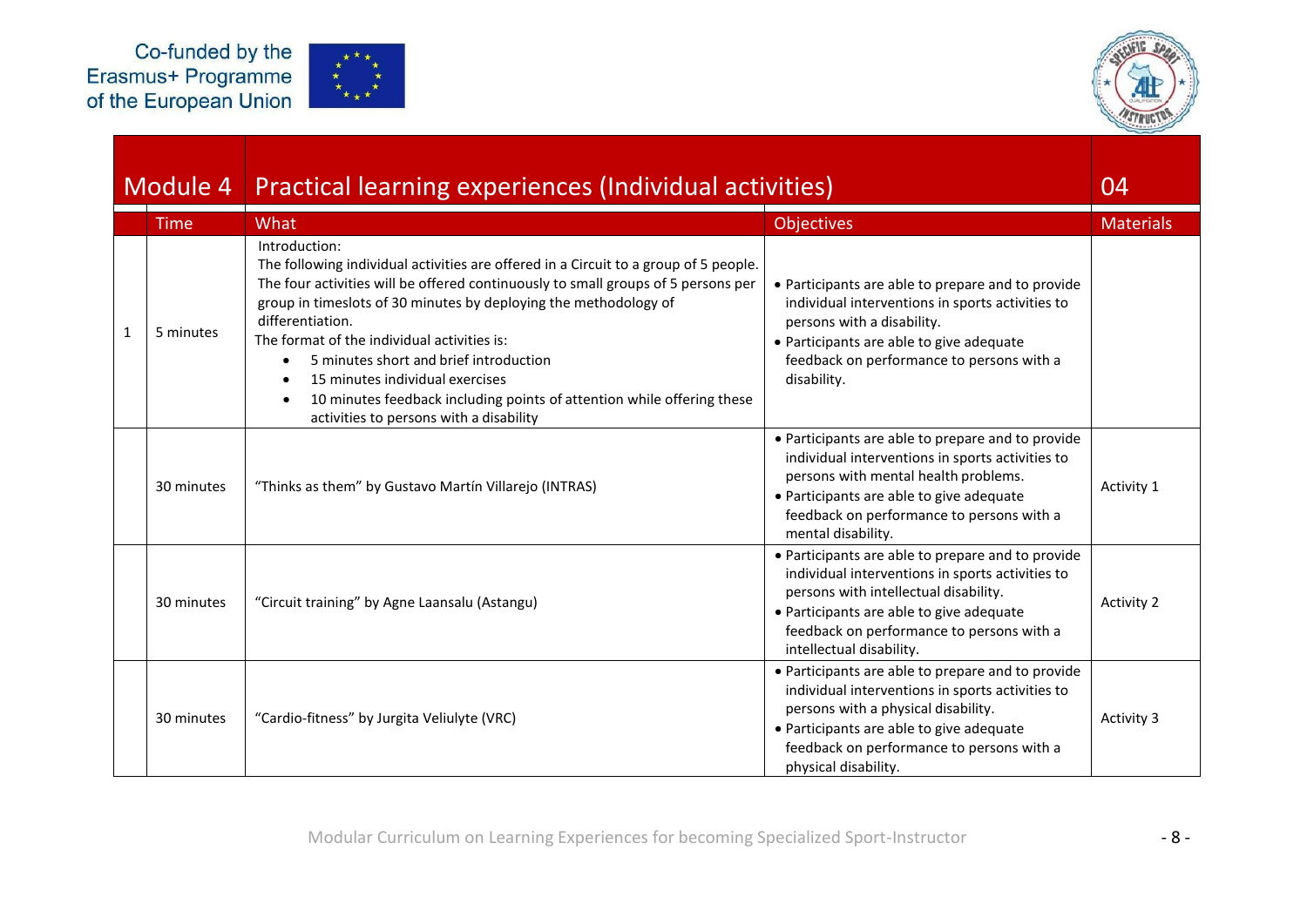| Co-funded by the<br>Erasmus+ Programme<br>of the European Union | $\star \star \star^{\star}$                      |                                                                                                                                                                                                                                                   |            |
|-----------------------------------------------------------------|--------------------------------------------------|---------------------------------------------------------------------------------------------------------------------------------------------------------------------------------------------------------------------------------------------------|------------|
| 30 minutes                                                      | "Functional training" by Michele Geccherle (ODC) | • Participants are able to prepare and to provide<br>individual interventions in sports activities to<br>youngsters with a disability.<br>• Participants are able to give adequate<br>feedback on performance to youngsters with a<br>disability. | Activity 4 |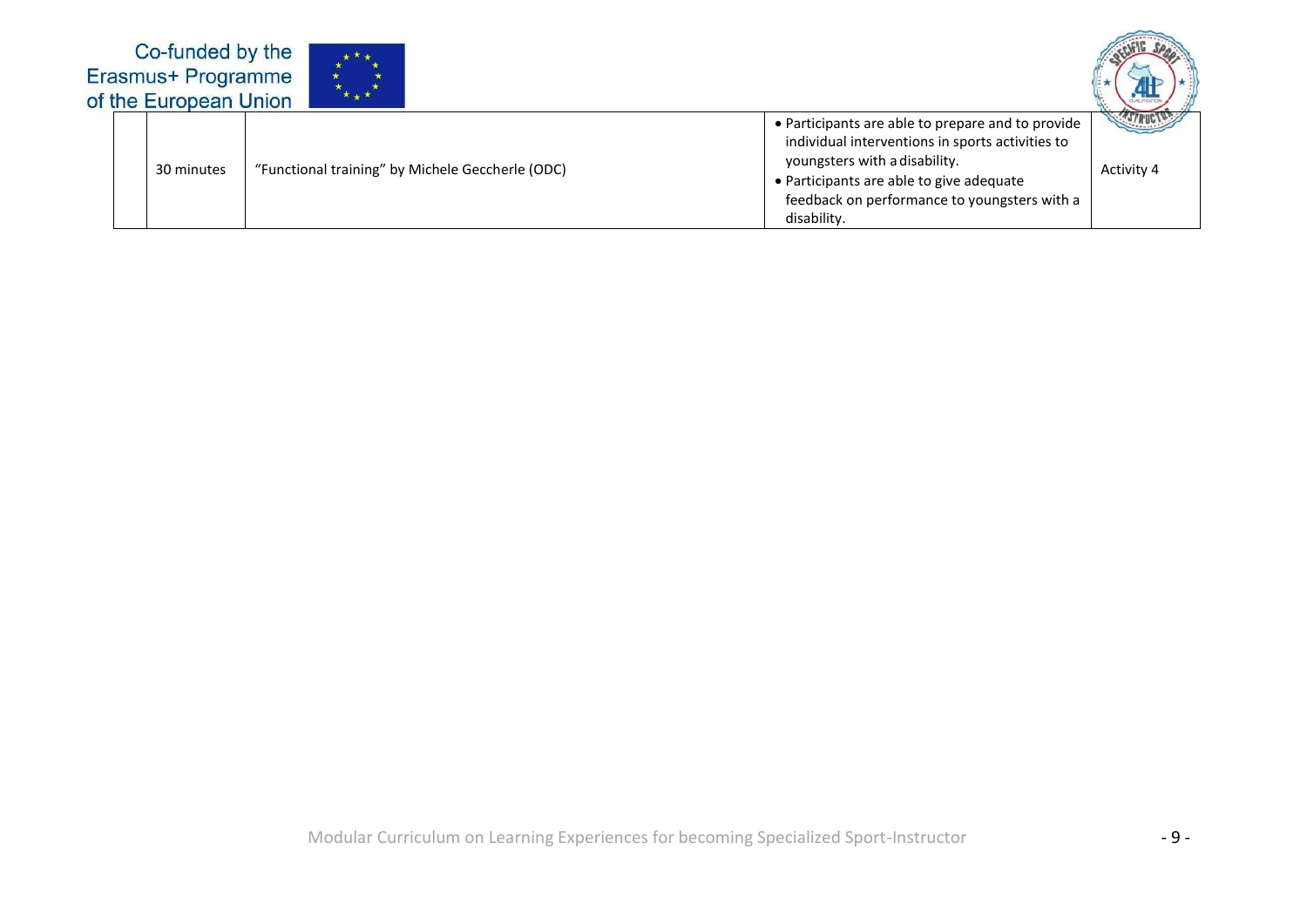



|                | Module 5   | Behavior modification and changing life style                                                              |                                                                                                                                                   | 05               |
|----------------|------------|------------------------------------------------------------------------------------------------------------|---------------------------------------------------------------------------------------------------------------------------------------------------|------------------|
|                | Time.      | What                                                                                                       | <b>Objectives</b>                                                                                                                                 | <b>Materials</b> |
| $\overline{1}$ | 10 minutes | Introduction into the topic "Behavior modification and changing life style".<br>By Agne Laansalu (Astangu) | Participants will gain factual and theoretical<br>knowledge about behavior modification of<br>persons with a disability to change their lifestyle | PPT No. 8        |
| $\mathfrak{p}$ | 10 minutes | Example of changing Life-Style<br>By Agne Laansalu (Astangu)                                               | information<br>Participants<br>will<br>gain<br>about<br>behavior modification (life style change) of<br>persons with an intellectual disability.  | PPT No 8         |
| 3              | 10 minutes | Example of changing life style<br>By Michele Geccherle (ODC)                                               | Participants will gain information about behavior<br>modification (life style change) of youngsters<br>with a disability.                         | Case No. 2       |
| 4              | 10 minutes | Example of changing life style<br>By Gustavo Martín Villarejo (INTRAS)                                     | Participants will gain information about behavior<br>modification (life style change) of persons with<br>mental health issues.                    | Case No.3        |
|                | 20 minutes | Discussion, summary and conclusion.<br>By Agne Laansalu (Astangu)                                          |                                                                                                                                                   |                  |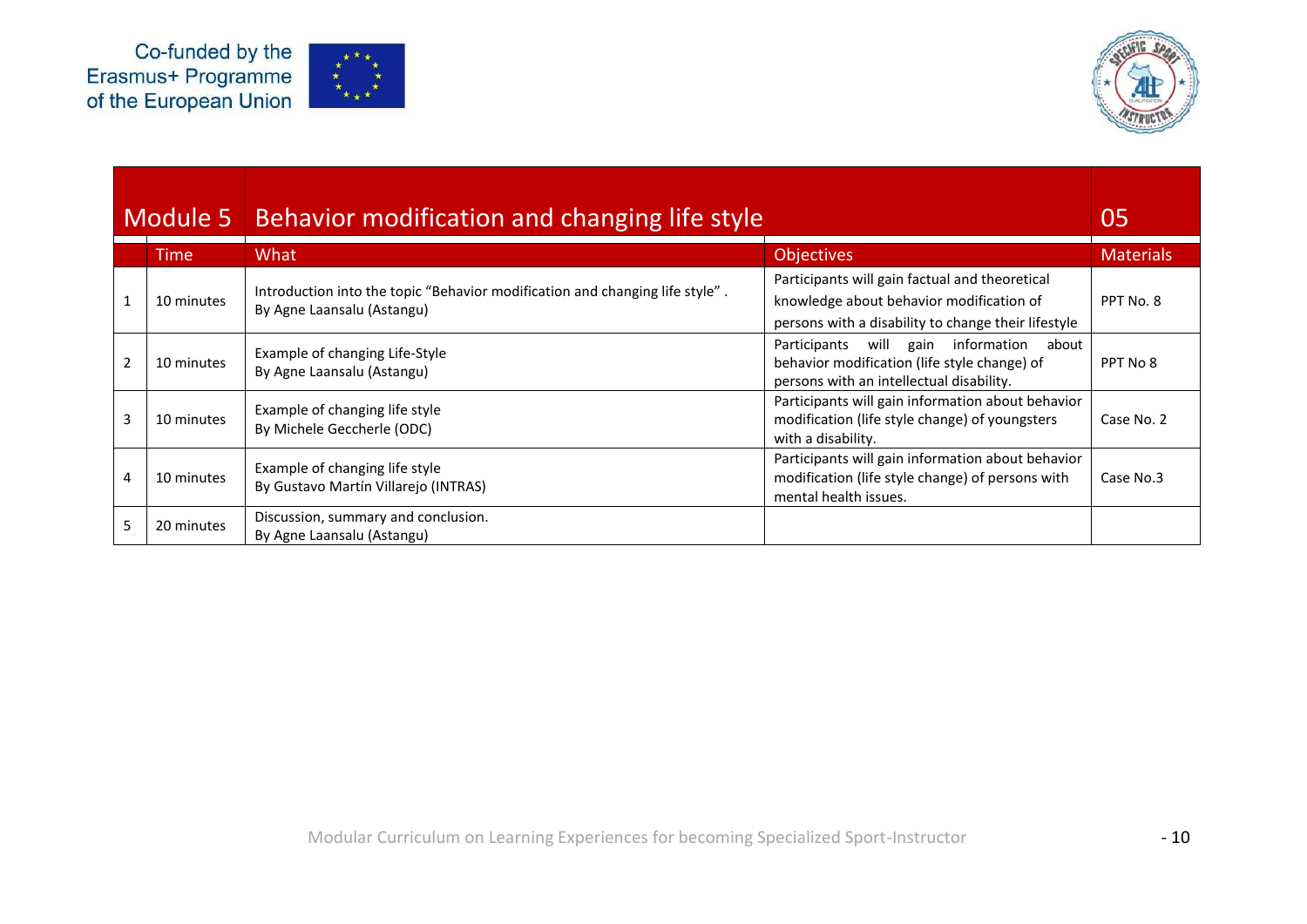



### Module 6 | Holistic and persons centered approach

|   | <b>Time</b> | What                                                                                                     | <b>Objectives</b>                                                                                                                                                                                                                                                                                                                                                                                                            | <b>Materials</b>            |
|---|-------------|----------------------------------------------------------------------------------------------------------|------------------------------------------------------------------------------------------------------------------------------------------------------------------------------------------------------------------------------------------------------------------------------------------------------------------------------------------------------------------------------------------------------------------------------|-----------------------------|
|   | 15 minutes  | Introduction into the topic "Holistic and Persons Centered Approach"<br>By Rasa Noreikytė (VRC)          | • Participants gain factual, comprehensive and<br>theoretical knowledge and a clear<br>understanding of the concept of a holistic<br>approach and its dimensions.<br>• Participants are aware of the boundaries ofthis<br>holistic approach in sport activities for persons<br>with a disability.<br>• Participants are able to identify individual<br>sports activities for persons with a disability for<br>each dimension | PPT No. 9                   |
| 2 | 10 minutes  | Example of Person Centred Approach for persons with learning disabilities.<br>By Agne Laansalu (Astangu) | • Participants are aware of the boundaries of this<br>holistic approach in sport activities for persons<br>with a learning disability.                                                                                                                                                                                                                                                                                       | Example No 1                |
| 3 | 10 minutes  | Example of Person Centred Approach for young people with a disability.<br>By Michele Geccherle (ODC)     | • Participants are aware of the boundaries of this<br>holistic approach in sport activities for young<br>persons with a disability.                                                                                                                                                                                                                                                                                          | Example No. 2<br>PPT No. 10 |
|   | 10 minutes  | Example of Person Centred Approach persons with a physical disability.<br>By Rasa Noreikytė (VRC)        | • Participants are aware of the boundaries ofthis<br>holistic approach in sport activities for persons<br>with a physical disability.                                                                                                                                                                                                                                                                                        | Example No. 3               |
| 5 | 10 minutes  | Summary and conclusion.<br>By Rasa Noreikytė (VRC)                                                       |                                                                                                                                                                                                                                                                                                                                                                                                                              |                             |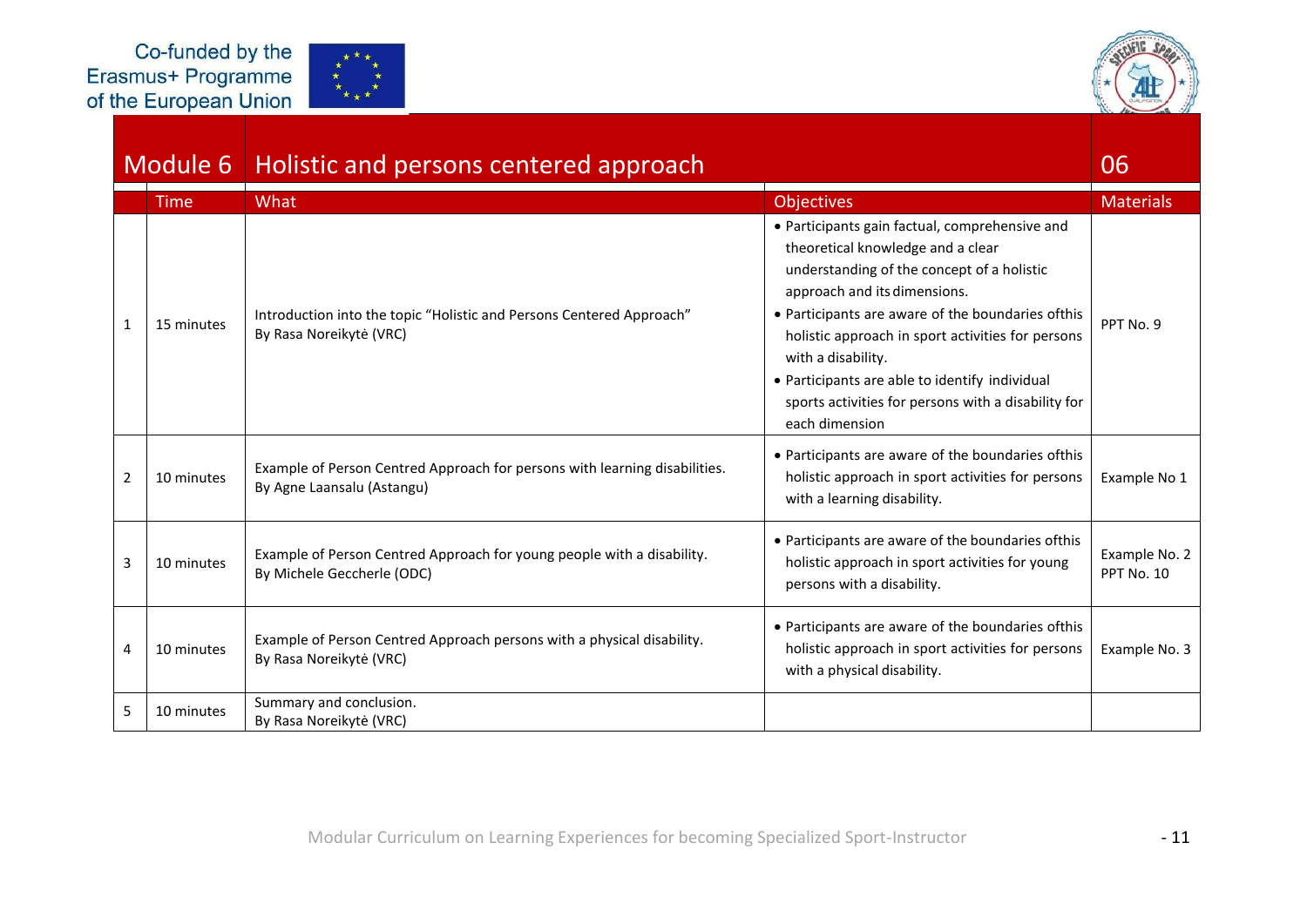



|                | Module 7    | Empowering persons with a disability                                                                               |                                                                                                                                                        | 07                       |
|----------------|-------------|--------------------------------------------------------------------------------------------------------------------|--------------------------------------------------------------------------------------------------------------------------------------------------------|--------------------------|
|                | <b>Time</b> | What                                                                                                               | <b>Objectives</b>                                                                                                                                      | <b>Materials</b>         |
|                | 20 minutes  | Introduction on the topic Empowering persons with a disability<br>By Guus van Beek (All About Quality Consultancy) | Participants gain factual and theoretical<br>knowledge about the dimensions of empowering<br>persons with a disability                                 | PPT No.11<br>Movie No. 3 |
| 2              |             | Description of case "Empowering persons with a learning disability"<br>by Astangu                                  | Participants are able to identify specific sport<br>activities that contribute to develop the<br>empowerment of persons with learning disability.      | Case No. 4               |
| 3              |             | Description of case "Empowering persons with a mental health issue"<br>by INTRAS                                   | Participants are able to identify specific sport<br>activities that contribute to develop the<br>empowerment of persons with mental health<br>issues.  | Case No. 5               |
| 4              |             | Description of case "Empowering persons with a physical disability"<br>by VRC                                      | Participants are able to identify specific sport<br>activities that contribute to develop the<br>empowerment of persons with a physical<br>disability. | Case No. 6               |
| 5              |             | Description of case "Empowering youngster with a disability"<br>by ODC                                             | Participants are able to identify specific sport<br>activities that contribute to develop the<br>empowerment of youngsters with a disability.          | Case No. 7               |
| 6              | 20 minutes  | Discussion in four groups of 5 persons about one of the cases.<br>By Guus van Beek (All About Quality Consultancy) |                                                                                                                                                        |                          |
| $\overline{7}$ | 20 minutes  | Feedback of the (four) groups.<br>By Guus van Beek (All About Quality Consultancy)                                 |                                                                                                                                                        |                          |
| 8              | 10 minutes  | Summary and conclusions<br>By Guus van Beek (All About Quality Consultancy)                                        |                                                                                                                                                        |                          |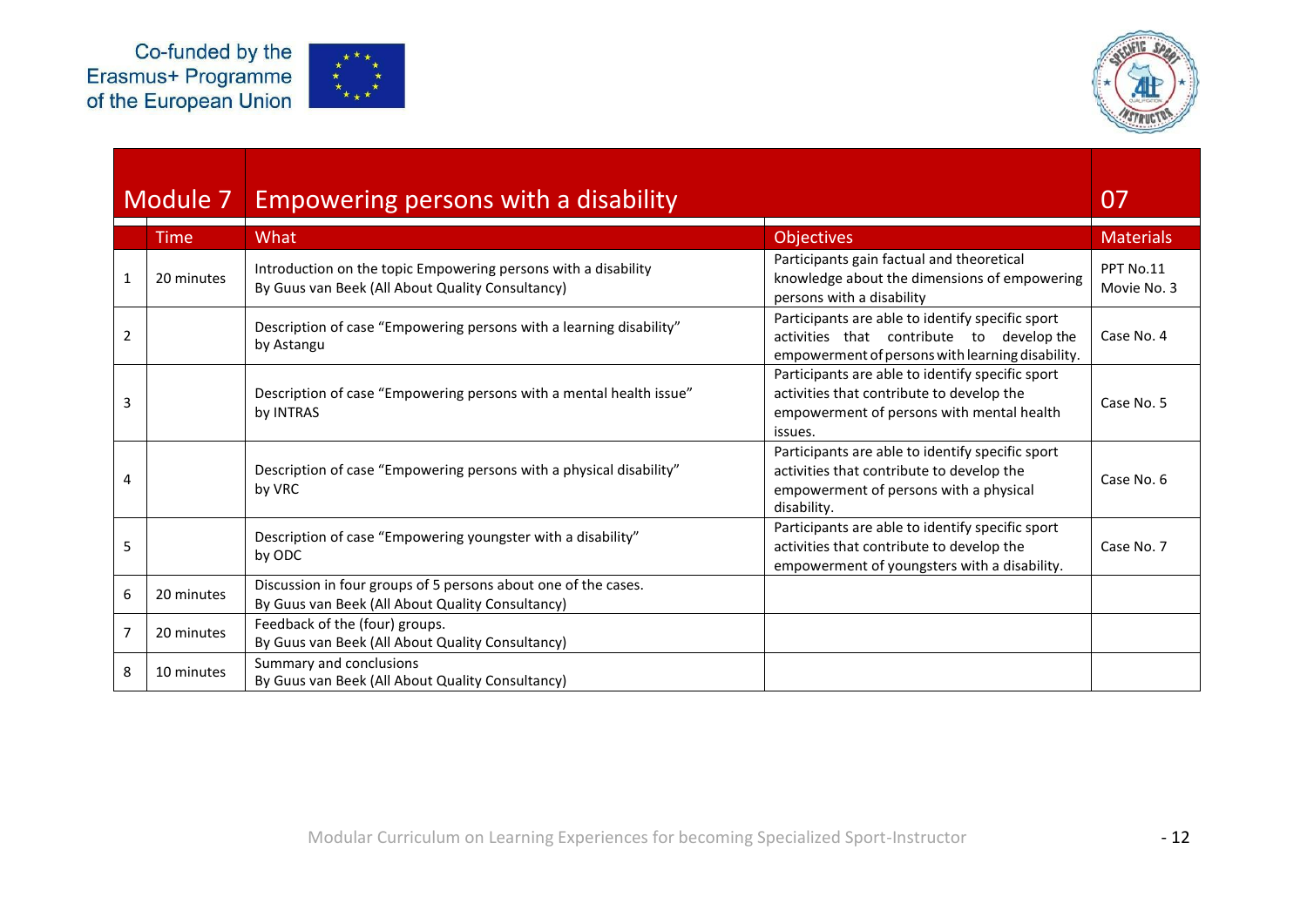



|                | Module 8    | Practical learning experiences (Group activities)                                                                                                                                                                                                                                                                                                                                                                                                                                                                              |                                                                                                                                                                                                                                                              | 08               |
|----------------|-------------|--------------------------------------------------------------------------------------------------------------------------------------------------------------------------------------------------------------------------------------------------------------------------------------------------------------------------------------------------------------------------------------------------------------------------------------------------------------------------------------------------------------------------------|--------------------------------------------------------------------------------------------------------------------------------------------------------------------------------------------------------------------------------------------------------------|------------------|
|                | <b>Time</b> | What                                                                                                                                                                                                                                                                                                                                                                                                                                                                                                                           | <b>Objectives</b>                                                                                                                                                                                                                                            | <b>Materials</b> |
| 1              | 15 minutes  | Introduction:<br>The following individual activities are offered in a Circuit to a group of 5<br>people. The four activities will be offered continuously to small groups of 5<br>persons per group in timeslots of 30 minutes by deploying the methodology<br>of differentiation.<br>The format of the group activities is:<br>5 minutes short and brief introduction<br>15 minutes individual exercises<br>10 minutes feedback including points of attention while offering<br>these activities to persons with a disability | • Participants are able to prepare and to<br>provide group interventions in sports<br>activities to persons with a disability.<br>• Participants are able to give adequate<br>feedback on performance to persons with a<br>disability.                       |                  |
| $\overline{2}$ | 30 minutes  | "Role-play "Lake contaminated"<br>By Gustavo Martín Villarejo (INTRAS)                                                                                                                                                                                                                                                                                                                                                                                                                                                         | • Participants are able to prepare and to<br>provide group interventions in sports<br>activities to persons with mental health<br>issues.<br>• Participants are able to give adequate<br>feedback on performance to persons with a<br>mental health issue    | Activity No. 5   |
| 3              | 30 minutes  | "The swimming pool"<br>By Michele Geccherle (ODC)                                                                                                                                                                                                                                                                                                                                                                                                                                                                              | • Participants are able to prepare and to<br>provide group interventions in sports<br>activities to young persons with a disability.<br>• Participants are able to give adequate<br>feedback on performance to young persons<br>with a disability.           | Activity No. 6   |
| 4              | 30 minutes  | "Rock-Paper-Scissors"<br>By Agne Laansalu (Astangu)                                                                                                                                                                                                                                                                                                                                                                                                                                                                            | • Participants are able to prepare and to<br>provide group interventions in sports<br>activities to persons with a leasrning<br>disability.<br>• Participants are able to give adequate<br>feedback on performance to persons with a<br>learning disability. | Activity No. 7   |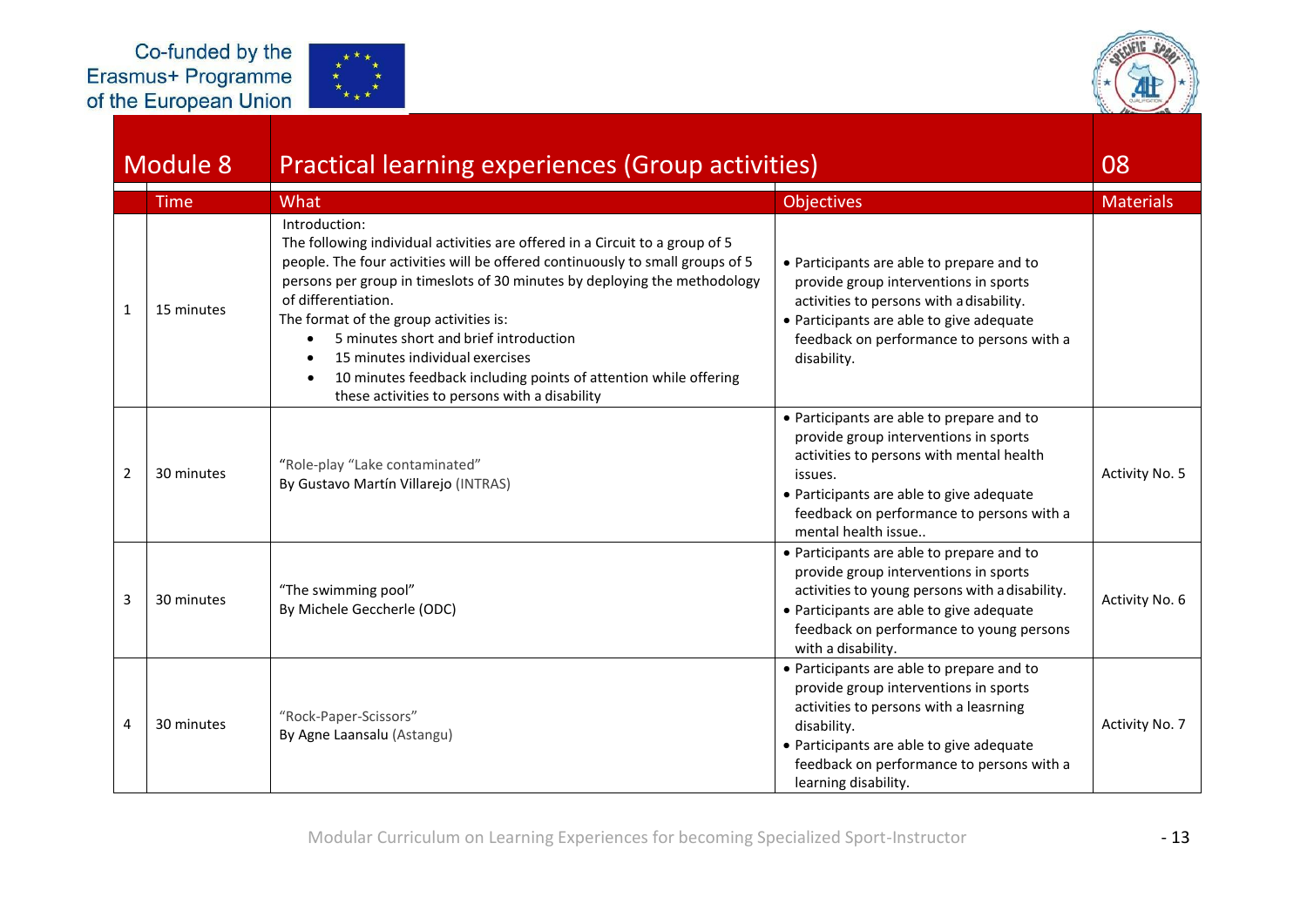| Co-funded by the<br>Erasmus+ Programme<br>of the European Union | $\star$ $\star$ $\star$                           |                                                                                                                                                                                                                                                          |                |
|-----------------------------------------------------------------|---------------------------------------------------|----------------------------------------------------------------------------------------------------------------------------------------------------------------------------------------------------------------------------------------------------------|----------------|
| 30 minutes                                                      | "Tai chi exercises"<br>By Jurgita Veliulyte (VRC) | • Participants are able to prepare and to<br>provide group interventions in sports<br>activities to persons with a physical disability.<br>• Participants are able to give adequate<br>feedback on performance to persons with a<br>physical disability. | Activity No. 9 |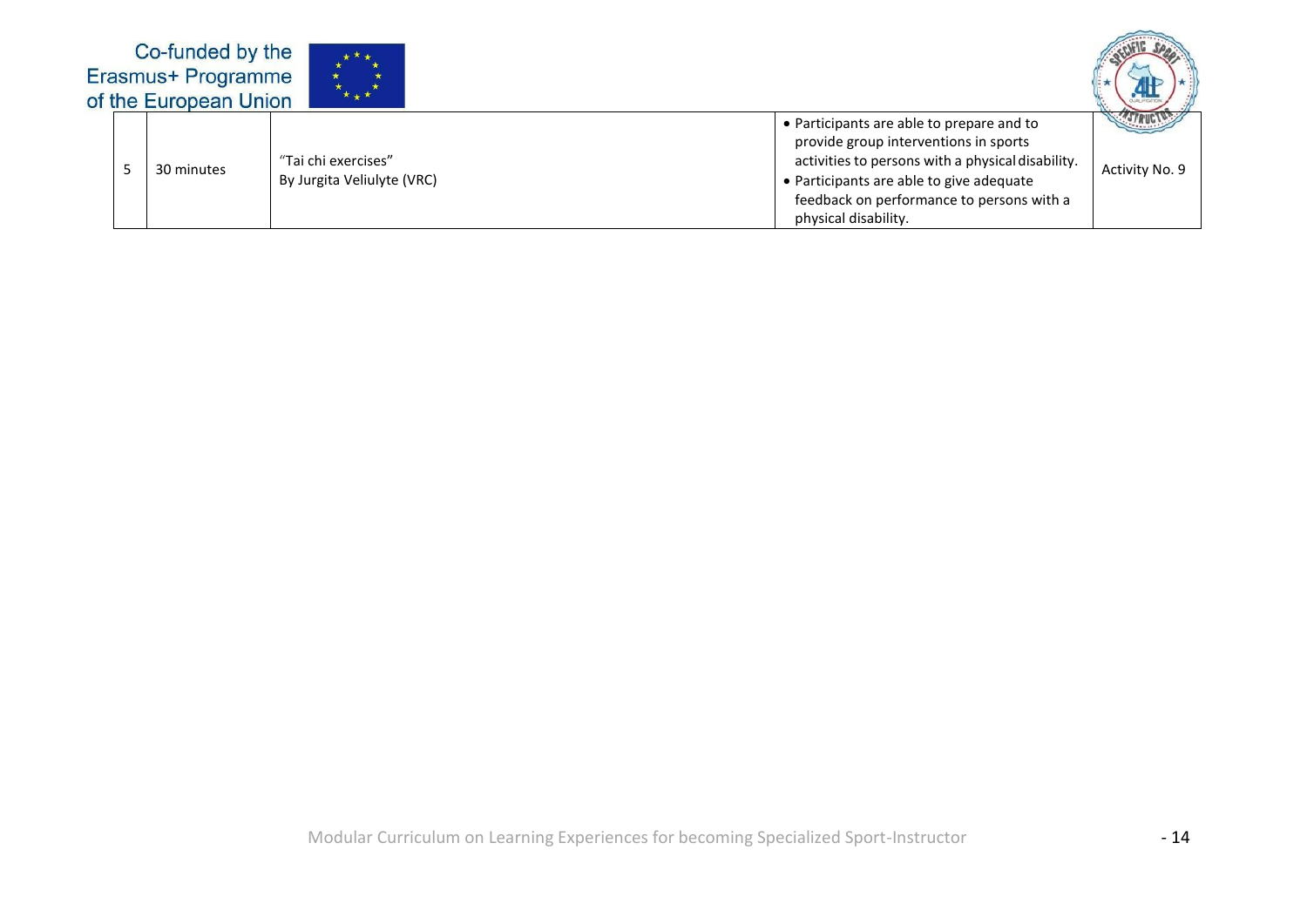



|                | Module 9    | Evaluation                                                                                                                                                                                                                  |                                                                                                                                                                                                                            | 09                                           |
|----------------|-------------|-----------------------------------------------------------------------------------------------------------------------------------------------------------------------------------------------------------------------------|----------------------------------------------------------------------------------------------------------------------------------------------------------------------------------------------------------------------------|----------------------------------------------|
|                | <b>Time</b> | What                                                                                                                                                                                                                        | <b>Objectives</b>                                                                                                                                                                                                          | <b>Materials</b>                             |
| $\mathbf{1}$   | 20 minutes  | Individual reflection of the 2 days by each individual participant.<br>By Guus van Beek (All About Quality Consultancy)<br>Key questions to be answered:<br>What have your learned?<br>What would you change in the program | Participants are able to reflect on their<br>individual performance during the learning<br>experience program.<br>Participants are able to express objectives of<br>the learning experience program have been<br>achieved. |                                              |
| $\overline{2}$ | 30 minutes  | Filling in the evaluation questionnaire.<br>By Guus van Beek (All about Quality consultancy)                                                                                                                                | Evaluation form<br>Analysis of results                                                                                                                                                                                     | Evaluation<br>form<br>Analysis of<br>results |
| 3              | 10 minutes  | Closure of the learning event<br>by Maurizio Chiappa (ODC)                                                                                                                                                                  |                                                                                                                                                                                                                            | PPT No. 12                                   |